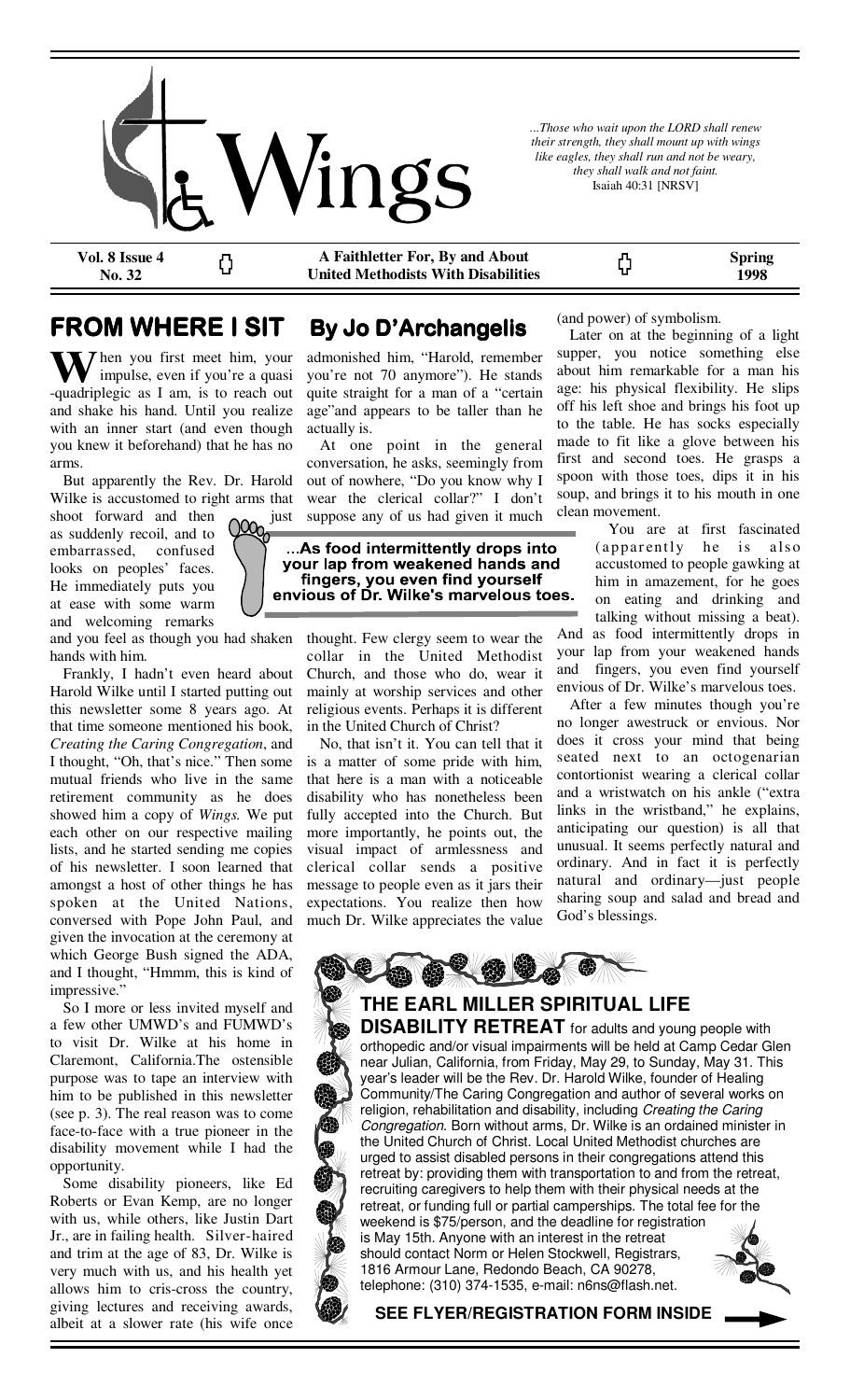**Wings** Page 2 **Page 2 Page 2 Page 2 Page 2 Page 2 Page 2 Page 2** 

# THE CHURCH IN OCEAN PARK: AN 'UPLIFTING' COMMITMENT TO ACCESSIBILITY

he Church in Ocean Park is a small, old United Methodist Church in the south section of Santa Monica, California. What this church has are tremendous vitality and a commitment to social justice. What it didn't have for years and years, with its flights of stairs and a sanctuary located on the second floor, was access for persons with mobility limitations least of all the money to provide it.

 Matters came to a head in 1992 when members of the disability community vehemently protested their inability to attend a meeting of a renters' rights group held in the church without risk to themselves and to those trying to carry them up the stairs. The church and its then-pastor, the Rev. James Conn, made a commitment to provide accessibility to the sanctuary. Calling access "a basic issue of social justice," Conn persuaded church member Mary Beth Welch to organize a fund-raising program.

 Architects Doug Lowe and Ralph Mechur donated their services to design a wheelchair-lift shaft plus bathroom renovations without sacrificing the historicity of the building. With the volunteer assistance of a local attorney who knew the way

# **JAF MINISTRIES 1998 FAMILY RETREATS**

Christian retreats for families who have at least one member with a disability—Fellowship, worship,workshops, respite care provided

JUNE 1-5 Camp Allen Nevasota, TX (214)739-2523

JUNE 15-19 Mission Springs Scotts Valley, CA (510) 930-6775

JUNE 22-26 Spruce Lake Canadensis, PA (818)707-5664 JUNE 29-JULY 3

Oakwood Inn Syracuse, IN (630)529-6100

JULY 13-17 Murrieta Hot Springs Murrieta, CA (818)707-5664

JULY 20-24 Bonclarken Flat Rock, NC (704)845-9031 around city building permits and regulations, plans were finally approved in 1993. In 1994 fundraising began in earnest. Construction and installation took place in the fall

of 1997 with the total cost of the accessibility project coming to \$40,000.

 In an e-mail interview the Rev. Sandie Richards, who was appointed to pastor the church

in 1995, recalls the fund-raising efforts: "It took us over five years of fund-raising events, including the marriage of the former minister and his wife. Jim Conn and Susan McCorry asked for donations to the lift in lieu of wedding gifts! We joined the Human Race (a walk/run/ wheelchair-a-thon put on by the Center for Non-profit Management), held comedy-night fund-raisers, begged, pleaded, cajoled, applied for grants, etc.

 "In the end," she goes on, "We raised \$31,000 and decided to go ahead with the project anyway, even though it meant taking money away from other capital expense projects.

We have raised another \$1500 following the installation and hope to get donations to recoup the rest of our capital funds. We thought it was important to get the lift in as soon as we could. We were all looking forward to completing the project."

When a sked what the congregational response has been to the installation, Richards replies,



"People are excited to have the lift in. Many have friends or aging parents who have mobility impairments and would like to get them to church. We are somewhat anxious, because we know that the lift alone is only the first step toward welcoming people with mobility impairments. We have a lot to learn about accessibility."

 A dedication ceremony was held March 12 at the church. Attendees, including Bishop Roy Sano of the California-Pacific Annual Conference, paid tribute to the commitment and perseverance of the Church in Ocean Park in opening its sanctuary doors to everyone.



 $\mathcal{M}$  h non-official, non-profit quarterly newsletter published for, by and about United Methodist adults with disabling conditions published for, by and about United Methodist adults with disabling conditions

 **Founder/Editor Computer Layout/Graphic Design**  Jo D'Archangelis

**Wings Needs The Following From You** 

Ideas and suggestions for articles Original stories, poetry, cartoons<br>Personal essays and anecdotes Appropriate items from another s dying to be on our mailing list and want to continue receiving *Wings*

Appropriate items from another source The name and address of someone A change-of-address notice if you move

> **Send All Correspondence To**  Jo D'Archangelis, Editor, Wings

**Church Address Home Address**<br>Fallbrook United Methodist Church 592 West Ammunitic 1844 Winterhaven Road Fallbrook, CA 92028-3191 Telephone: [760] 728-1472 (please call before faxing) Fax: [760] 728-7433

**Editor's E-Mail Address Wings Website 30 Wings Website 30 Wings Website 30 Wings Website 30 Wings Website 30 Wings Website 30 Wings Website 30 Wings Website 30 Wings Website 30 Wings Website 30 Wings Website 30 Wings Webs** 

592 West Ammunition Road, Apt. 1 Telephone/Fax: [760] 723-2668

www.satcom.net/mariposa/wings01.html

# **Pssst! Wanna Be An Angel?**

 We need your financial support to continue publication and to expand the readership of *Wings* nationwide. If you think *Wings* is worth it, please make a check or money order payable to the "Fallbrook United Methodist" Church" and mark it "Wings Newsletter." Mail it to the church address above.

| <b>Basic Angel</b>           | $$6-14$       | <b>Major Angel</b> | $$15-24$ |
|------------------------------|---------------|--------------------|----------|
| <b>Super Angel</b>           | $$25-49$      | Mega Angel         | \$50-99  |
| <b>Totally Awesome Angel</b> | \$100 Or More |                    |          |

*(Donations are tax-deductible to the extent allowed by law.)*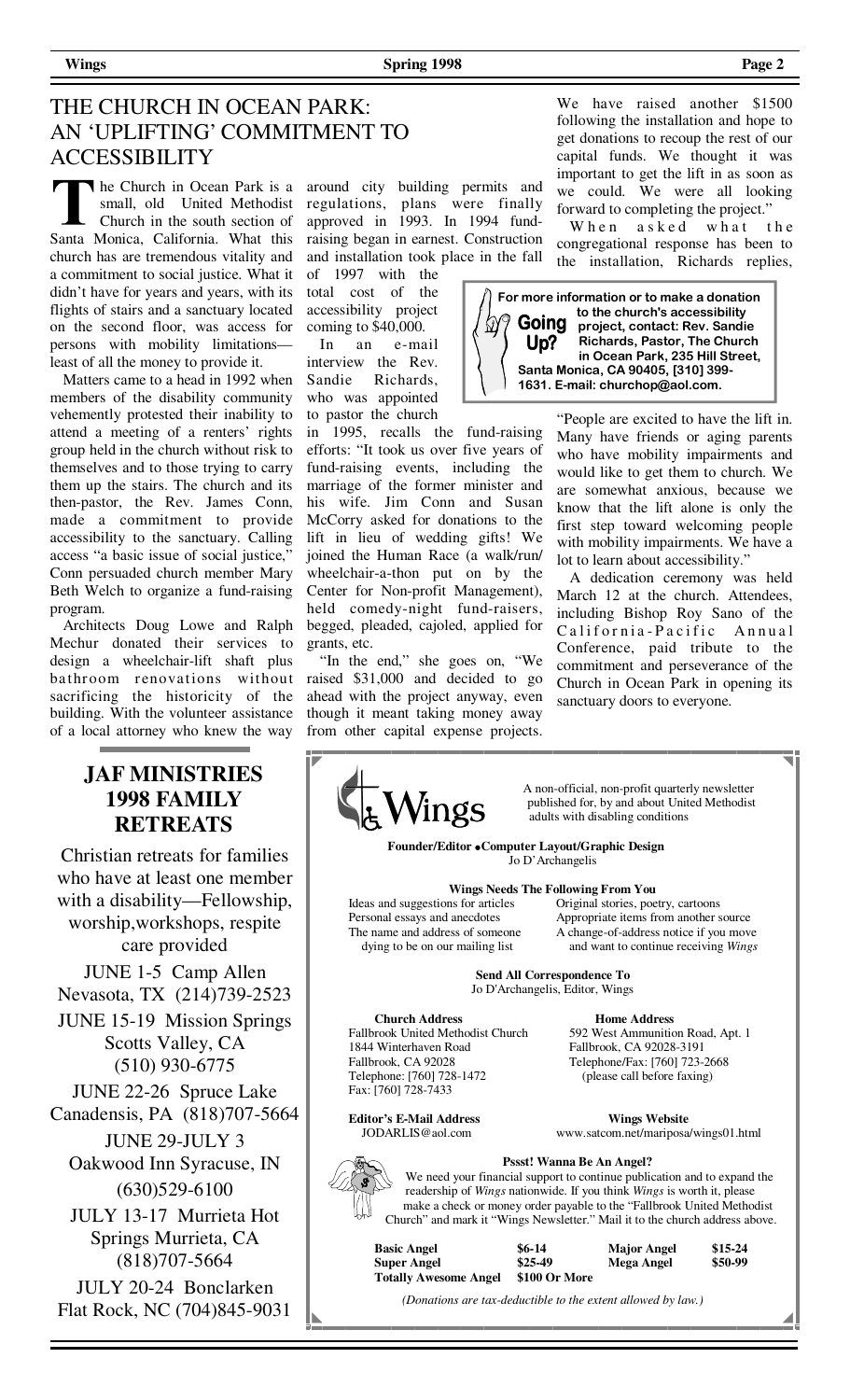## **HAROLD WILKE: ARMLESS MINISTER FINDS SUPPORT IN "EVERLASTING ARMS" OF GOD**

*ditor's Note: Born without arms, a young Harold Wilke was discouraged by his church pastor from entering the ministry. He ignored his pastor's advice and was eventually ordained a minister in what is now known as the United Church of Christ. For well over half a century he served as teacher, military chaplain, and church administrator. Today he devotes his time to lecturing and writing in the areas of* 

*disability, religion, and rehabili tati on. In February of this year, a small group of U M W D ' s a n d FUMWD's visited the Rev. Dr. Wilke at* 



*Pilgrim Place, a residence community for retired clergy and other religious workers, in Claremont, California. The following is based on an interview conducted with him during that visit.*

 **Why did you found Healing C o m m u n i t y / T h e C a r i n g Congregation, in 1974 the first organization to deal specifically with issues of religion and disability and, even now, the only international, interfaith organization of its kind?** 

 The Vietnam War. I remember one young man whom I came to know on one of my visits to Vietnam and whom I saw again later in San Francisco. He said, "Wilke, when I got home from this thing, people spit on me. They know that I had been in Vietnam, and they thought we oughtn't to be there, and so they took it out on me. Is that right?" I gathered together an interdenominational, interfaith group of leaders, and out of that we created Healing Community. Our mission was simple: the church, the local congregation, has a responsibility for healing—healing divisiveness, healing attitudes—and for acceptance of individuals. Very quickly we became a national organization and developed units in various places across the country.

#### **How soon did emphasis on healing after the Vietnam War shift to disability concerns?**

 Early on I realized that there are a lot of people to whom the response of the community is negative. Another factor was when I served as chaplain and professor at the Menninger School of Psychiatry and realized the importance of the human psyche as it responds to disability. Reading Freud, I was struck by the implied concept of a psychological support system that we aren't consciously aware of but which is there for every human being from the beginning. Now Freud, who

was certainly anti-religious, could also have recognized what the Old Testament meant by "underneath are the everlasting arms" and "the eternal God is thy refuge." God's support system is there for us all the time, even before we ask for it. We in the disability community need to call that [support system] into being, recognize

### "The household of faith needs to see itself as a 'house' of faith that is accessible and acceptive of individuals who far too often are kept on the outside."

its presence, and rejoice in it.

**What is the primary goal of Healing Community/The Caring Congregation?** 

 That every congregation in this nation be architecturally accessible and attitudinally welcoming. The few surveys done indicate that something like only 10% of Christian congregations, nationally, are accessible and acceptive. But it is not only with [regard to] physical disability; there are other parts of our community that have difficulty in being accepted. The disability community in a sense also includes gays and lesbians. We must recognize that all of us are children of God and that the Church needs to respond in the same way that God through Jesus responded to people who were on the outside looking in.

 **Is accessibility a matter of charity, i.e. Christian love, or of** 

**disability?**

 Both. But more, accessibility is a matter of what the Church itself teaches, the theological position that *all* of the children of God need to be in God's temple. The household of faith needs to see itself as a "house" of faith that is accessible and acceptive of individuals who far too often are kept on the outside. We are going to be celebrating a new millennium in a few years. I think it's time for the Methodist Church and my own [UCC]

denomination of elders to recognize a millennial hope in which the Church is fully inclusive and fully acceptive.

 **How do you think God views** 

 God's word in the Bible is very clear. God stands beside all of the children of the Divine. "Underneath are the everlasting arms." "The eternal God is thy refuge." No matter what the situation is for the individual, God is there beside her or him.

 Secondly, God does not bring retribution in the form of disability on an individual because of some sinful act. In the Book of John, Jesus meets with a blind man, and his disciples ask him who sinned, this man or his parents, that he should be blind. Jesus answers that no one's sin is to blame; rather, the man's blindness is an opportunity to demonstrate God's power.

Thirdly, regardless of the individual's personal situation, the love, nurture, and support of the *(WILKE continued on page 4)* 

## **FEAR IS THE RIGHT HAND TO LEFT**

 Fear is the right hand to left Once you give in you give up The left hand becomes a handshake with death

 Don't hide it or build it up Size or false strength have no valor Seduction in beauty may tempt All the lies they disguise and carry on with Now they no longer have the will to fight against us

 Let go of the fear It's an unwanted place Soon to be swallowed by the face of death Whether it's in the back or blunt up front Hold on to the will to conquer fear Don't let go of our father's guiding hand of faith

## **justice?**